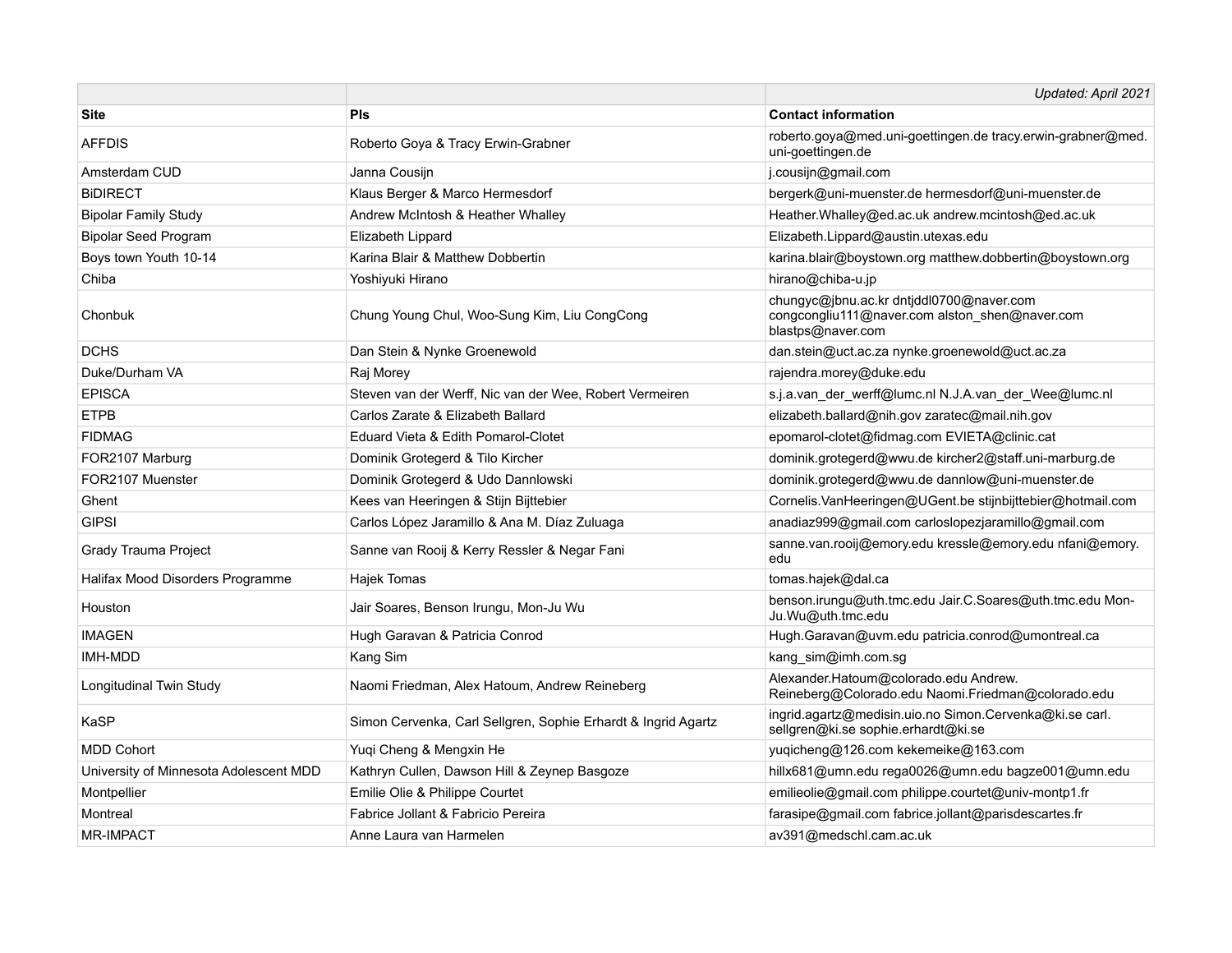| Muenster Neuroimaging Cohort                                   | Dominik Grotegerd & Udo Dannlowski                                | dominik.grotegerd@wwu.de dannlow@uni-muenster.de                                                         |
|----------------------------------------------------------------|-------------------------------------------------------------------|----------------------------------------------------------------------------------------------------------|
| <b>NESDA</b>                                                   | Dick Veltman, Nic van der Wee, Marie-Jose vanTol                  | dj.veltman@vumc.nl l.nawijn@vumc.nl m.j.van.tol@umcg.nl m.<br>aghajani@vumc.nl N.J.A.van_der_Wee@lumc.nl |
| <b>Novosibirsk</b>                                             | Lyubomir Aftanas                                                  | liaftanas@gmail.com                                                                                      |
| <b>OCD-Brasil</b>                                              | Marcelo Batistuzzo & Marcelo Hoexter                              | marcelobatistuzzo@gmail.com mqhoexter@gmail.com                                                          |
| <b>PAFIP</b>                                                   | Benedicto Crespo-Facorro, Diana Tordesillas-Gutiérrez, Rosa Ayesa | diana.tordesillas@gmail.com rayesa@idival.org benedicto.<br>crespo@unican.es                             |
| QTIM                                                           | Margie Wright, Miguel Renteria, Nick Martin                       | margie.wright@uq.edu.au Nick.Martin@qimrberghofer.edu.au<br>Miguel.Renteria@qimrberghofer.edu.au         |
| San Raffaele                                                   | Francesco Benedetti & Sara Poletti                                | benedetti.francesco@hsr.it poletti.sara@hsr.it                                                           |
| Fondazione Santa Lucia                                         | Gianfranco Spalletta & Nerisa Banaj                               | g.spalletta@hsantalucia.it n.banaj@hsantalucia.it                                                        |
| <b>SHIP</b>                                                    | Hans Grabe & Katharina Wittfeld                                   | katharina.wittfeld@uni-greifswald.de grabeh@uni-greifswald.de                                            |
| SHIP-TREND                                                     | Hans Grabe & Katharina Wittfeld                                   | katharina.wittfeld@uni-greifswald.de grabeh@uni-greifswald.de                                            |
| <b>SOCAT</b>                                                   | Ali Saffet Gonul & Aslihan Demir                                  | ali.saffet.gonul@ege.edu.tr aslihanuyar48@gmail.com                                                      |
| South Africa                                                   | Christine Lochner & Dan J. Stein                                  | cl2@sun.ac.za dan.stein@uct.ac.za                                                                        |
| <b>Stanford AGG</b>                                            | Ian Gotlib & Matthew Sacchet                                      | iang@stanford.edu MSACCHET@MCLEAN.HARVARD.EDU                                                            |
| <b>Stanford FAA</b>                                            | Ian Gotlib & Matthew Sacchet                                      | iang@stanford.edu MSACCHET@MCLEAN.HARVARD.EDU                                                            |
| Stanford TAD                                                   | Ian Gotlib & Tiffany Ho & Amar Ojha                               | iang@stanford.edu tiffnie@stanford.edu amarojha195@gmail.<br>com                                         |
| <b>Stanford TIGER</b>                                          | Ian Gotlib & Tiffany Ho & Amar Ojha                               | iang@stanford.edu tiffnie@stanford.edu amarojha195@gmail.<br>com                                         |
| <b>STRADL</b>                                                  | Andrew McIntosh & Heather Whalley                                 | Heather. Whalley@ed.ac.uk andrew.mcintosh@ed.ac.uk                                                       |
| Sydney Bipolar High Risk Study                                 | Philip Mitchell & Gloria Roberts                                  | robertsg@unsw.edu.au p.mitchell@unsw.edu.au                                                              |
| Sydney Brain and Mind Center                                   | Frank lorfino & lan Hickie                                        | frank.iorfino@sydney.edu.au ian.hickie@sydney.edu.au                                                     |
| Adolescent mdd UCSF sample                                     | Tony T Yang, Tiffany Ho, Colm Connoly                             | cconnolly@fsu.edu tiffnie@stanford.edu Tony.Yang@ucsf.edu                                                |
| VUmc complex trauma                                            | Kathleen Thomaes                                                  | Kathleen. Thomaes@sinaicentrum.nl                                                                        |
| Childhood trauma study - Harvard /<br>University of Washington | Adam Bryant Miller & Katie McLaughlin                             | adam.miller@unc.edu kmclaughlin@fas.harvard.edu                                                          |
| Yale Mood disorders program                                    | Hilary Blumberg, Lejla Colic, Luca Vila                           | Anjali.sankar@yale.edu hilary.blumberg@yale.edu lejla.<br>colic@yale.edu                                 |
| University of Melbourne / YODA                                 | Ben Harrison & Chris Davey                                        | habj@unimelb.edu.au christopher.davey@orygen.org.au                                                      |
| UNC-YES                                                        | Adam Bryant Miller                                                | adam.miller@unc.edu                                                                                      |
| <b>HUBIN</b>                                                   | Ingrid Agartz & Erik Jönsson                                      | ingrid.agartz@medisin.uio.no e.g.jonsson@medisin.uio.no                                                  |
| <b>PSY-NORMENT</b>                                             | Nils Inge Landrø & Luigi Magnaloc                                 | luigi.maglanoc@psykologi.uio.no n.i.landro@psykologi.uio.no                                              |
| Montreal                                                       | Stephane Potvin & Alexandre Dumais                                | stephane.potvin@umontreal.ca alexandre.dumais@umontreal.ca                                               |
| Calgary                                                        | Frank MacMaster & Rose Swansburg                                  | fmacmast@ucalgary.ca rose.swansburg@ucalgary.ca                                                          |
| Adolescent dataset oxford                                      | Liliana Capitao                                                   | liliana.capitao@psych.ox.ac.uk                                                                           |
| San Diego                                                      | Lisa Eyler & Ashley Sutherland                                    | ansutherland@ucsd.edu lteyler@ucsd.edu                                                                   |